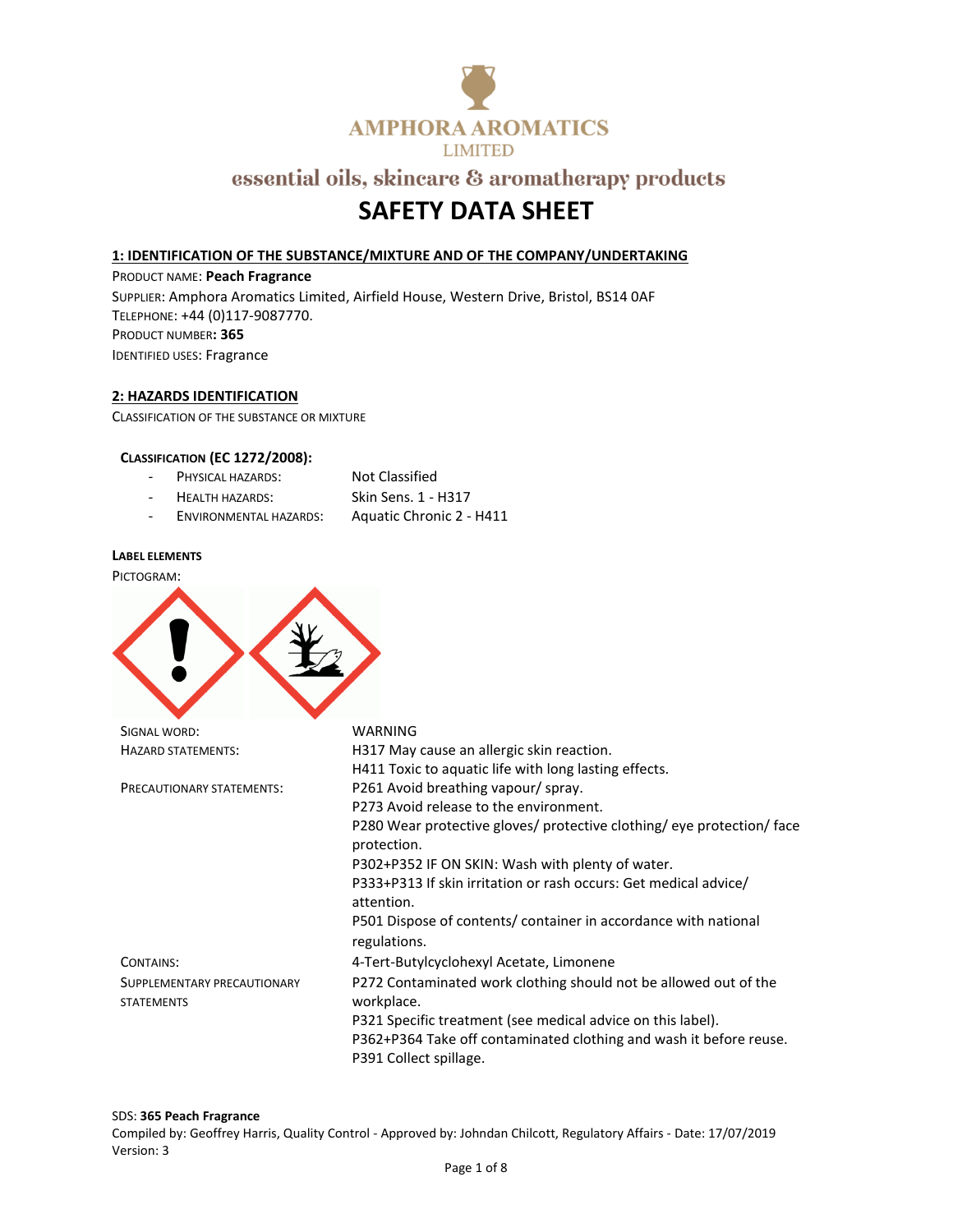

| 3: COMPOSITION/INFORMATION ON INGREDIENTS |                            |  |
|-------------------------------------------|----------------------------|--|
| <b>4-TERT-BUTYLCYCLOHEXYL ACETATE</b>     | 5-10%                      |  |
| CAS number:                               | 32210-23-4                 |  |
| EC number:                                | 250-954-9                  |  |
| Classification                            | Skin Sens. 1B - H317       |  |
| PHENYLETHYL ALCOHOL                       | 5-10%                      |  |
| CAS number:                               | $60 - 12 - 8$              |  |
| EC number:                                | 200-456-2                  |  |
| Classification                            | Acute Tox. 4 - H302        |  |
|                                           | Eye Irrit. 2 - H319        |  |
| <b>LIMONENE</b>                           | $1 - 5%$                   |  |
| CAS number:                               | 138-86-3                   |  |
| EC number:                                | 205-341-0                  |  |
| M factor (Acute)                          | 1                          |  |
| M factor (Chronic)                        | $\mathbf{1}$               |  |
| Classification                            | Flam. Liq. 3 - H226        |  |
|                                           | Skin Irrit. 2 - H315       |  |
|                                           | Skin Sens. 1 - H317        |  |
|                                           | Asp. Tox. 1 - H304         |  |
|                                           | Aquatic Acute 1 - H400     |  |
|                                           | Aquatic Chronic 1 - H410   |  |
| <b>AMYL SALICYLATE</b>                    | $1 - 5%$                   |  |
| CAS number:                               | 2050-08-0                  |  |
| EC number:                                | 218-080-2                  |  |
| M factor (Acute)                          | $\mathbf{1}$               |  |
| M factor (Chronic)                        | $\mathbf{1}$               |  |
| Classification                            | <b>Acute Tox. 4 - H302</b> |  |
|                                           | Aquatic Acute 1 - H400     |  |
|                                           | Aquatic Chronic 1 - H410   |  |
| <b>GAMMA-UNDECALACTONE</b>                | $1 - 5%$                   |  |
| CAS number:                               | 104-67-6                   |  |
| EC number:                                | 203-225-4                  |  |
| Classification                            | Aquatic Chronic 3 - H412   |  |
| <b>ALLYL CAPROATE</b>                     | $1%$                       |  |
| CAS number:                               | 123-68-2                   |  |
| EC number:                                | 204-642-4                  |  |
| M factor (Acute)                          | $\mathbf{1}$               |  |
| Classification                            | Acute Tox. 3 - H301        |  |
|                                           | Acute Tox. 3 - H311        |  |
|                                           | Acute Tox. 3 - H331        |  |
|                                           | Aquatic Acute 1 - H400     |  |
|                                           | Aquatic Chronic 3 - H412   |  |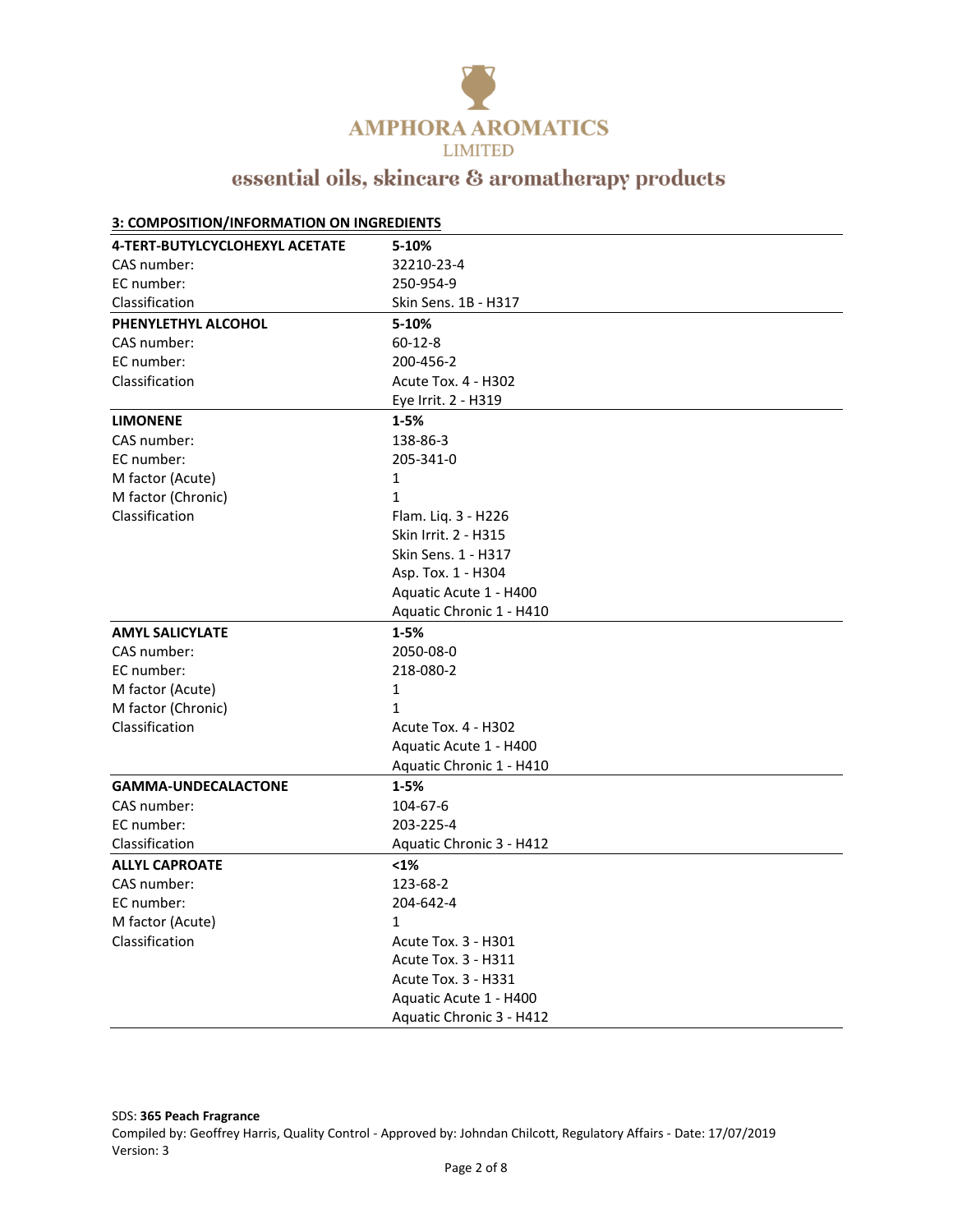

### **2-PROPENYL HEPTANOATE (ALLYL HEPTANOATE) <1%**

| CAS number:      |  |
|------------------|--|
| EC number:       |  |
| M factor (Acute) |  |
| Classification   |  |

## 142-19-8 EC number: 205-527-1 Acute Tox. 3 - H301 Acute Tox. 3 - H311 Acute Tox. 3 - H331 Aquatic Acute 1 - H400 Aquatic Chronic 3 - H412

The Full Text for all R-Phrases and Hazard Statements are Displayed in Section 16.

#### **4: FIRST AID MEASURES**

FIREFIGHTERS:

| <b>INHALATION:</b>                                                                 | Move affected person to fresh air at once. Get medical attention if<br>any discomfort continues.                                                                                                   |
|------------------------------------------------------------------------------------|----------------------------------------------------------------------------------------------------------------------------------------------------------------------------------------------------|
| INGESTION:                                                                         | Rinse mouth thoroughly with water. Give plenty of water to drink.<br>Get medical attention immediately.                                                                                            |
| <b>SKIN CONTACT:</b>                                                               | Remove contaminated clothing immediately and wash skin with soap<br>and water. Get medical attention if symptoms are severe or persist<br>after washing.                                           |
| EYE CONTACT:                                                                       | Remove any contact lenses and open eyelids wide apart. Rinse<br>immediately with plenty of water. Continue to rinse for at least 15<br>minutes. Get medical attention if any discomfort continues. |
| <b>GENERAL INFORMATION:</b>                                                        | Persons suffering from asthma, eczema or skin problems should avoid<br>contact, including dermal contact, with this product. See Section 11<br>for additional information on health hazards.       |
| NOTES FOR THE DOCTOR:                                                              | No specific recommendations.                                                                                                                                                                       |
| <u>5: FIREFIGHTING MEASURES</u>                                                    |                                                                                                                                                                                                    |
| EXTINGUISHING MEDIA RECOMMENDED:                                                   | Extinguish with the following media: Foam, carbon dioxide or dry<br>powder.                                                                                                                        |
| <b>UNSUITABLE EXTINGUISHING MEDIA:</b>                                             | Water.                                                                                                                                                                                             |
| <b>SPECIFIC HAZARDS:</b>                                                           | Toxic gases or vapours.                                                                                                                                                                            |
| <b>PROTECTIVE ACTIONS DURING FIREFIGHTING:</b><br>SPECIAL PROTECTIVE EQUIPMENT FOR | Containers close to fire should be removed or cooled with water.<br>Wear positive-pressure self-contained breathing apparatus (SCBA)                                                               |

and appropriate protective clothing.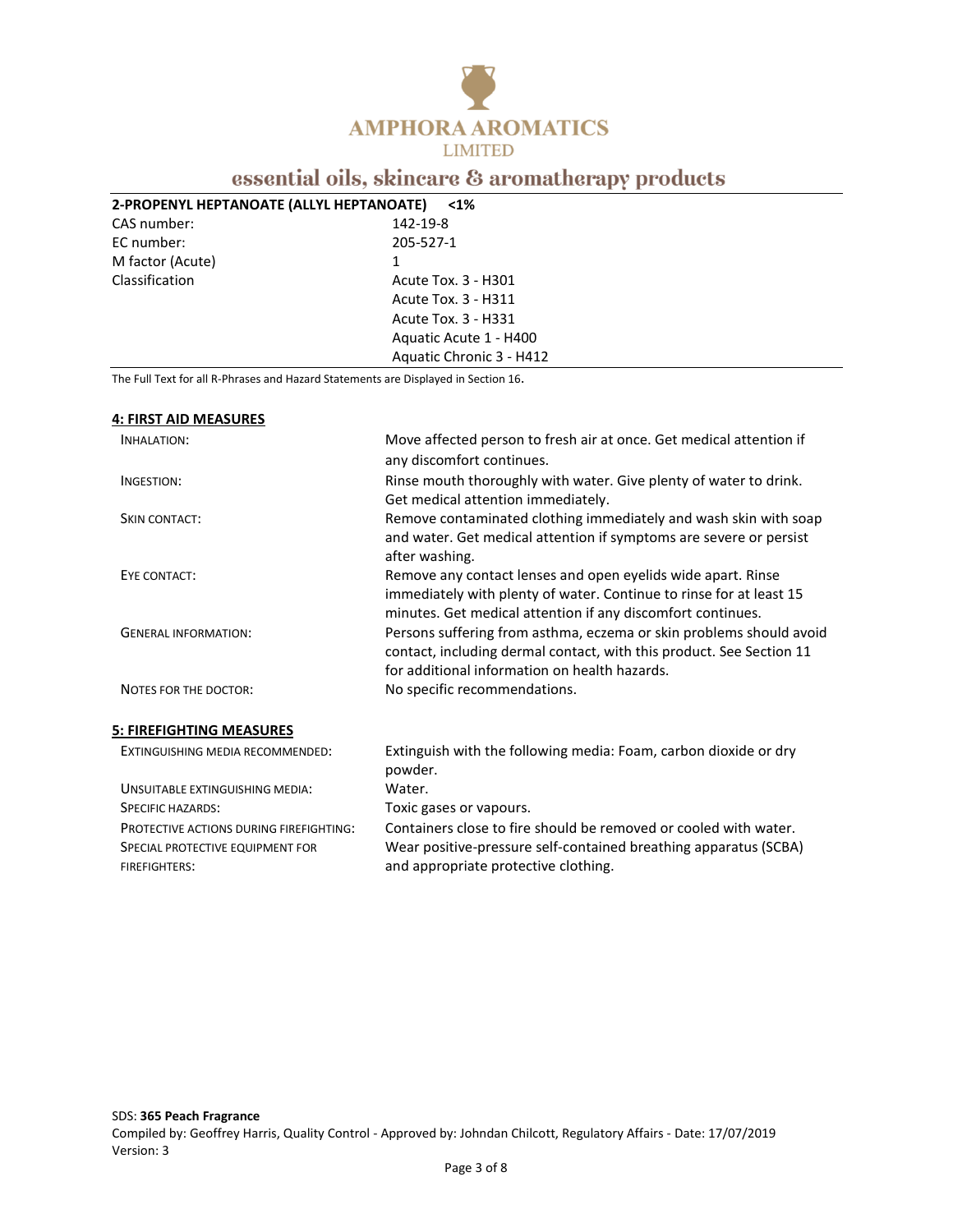

| <b>6: ACCIDENTAL RELEASE MEASURES</b> |                                                                                                                                                                                                                                                                                                                                                                                                                                                                                                                                            |  |
|---------------------------------------|--------------------------------------------------------------------------------------------------------------------------------------------------------------------------------------------------------------------------------------------------------------------------------------------------------------------------------------------------------------------------------------------------------------------------------------------------------------------------------------------------------------------------------------------|--|
| <b>PERSONAL PRECAUTIONS:</b>          | Wear suitable protective equipment, including gloves, goggles/face<br>shield, respirator, boots, clothing or apron, as appropriate. No<br>smoking, sparks, flames or other sources of ignition near spillage.                                                                                                                                                                                                                                                                                                                              |  |
| <b>ENVIRONMENT PRECAUTIONS:</b>       | Do not discharge into drains or watercourses or onto the ground.                                                                                                                                                                                                                                                                                                                                                                                                                                                                           |  |
| CLEANING UP METHODS FOR SPILLAGES:    | Keep combustible materials away from spillage. Eliminate all sources<br>of ignition. Provide adequate ventilation. Contain and absorb spillage<br>with sand, earth or other non-combustible material. The<br>contaminated absorbent may pose the same hazard as the spilled<br>material. Collect and place in suitable waste disposal containers and<br>seal securely. Label the containers containing waste and<br>contaminated materials and remove from the area as soon as<br>possible. Wash thoroughly after dealing with a spillage. |  |
| 7: HANDLING AND STORAGE               |                                                                                                                                                                                                                                                                                                                                                                                                                                                                                                                                            |  |
| USAGE PRECAUTIONS:                    | Wear protective clothing as described in Section 8 of this safety<br>data sheet. Avoid contact with skin, eyes and clothing.                                                                                                                                                                                                                                                                                                                                                                                                               |  |
| OCCUPATIONAL HYGIENE:                 | Do not eat, drink or smoke when using this product. Wash at the<br>end of each work shift and before eating, smoking and using the<br>toilet.                                                                                                                                                                                                                                                                                                                                                                                              |  |
| STORAGE PRECAUTIONS:                  | Store in tightly-closed, original container in a dry, cool and well-<br>ventilated place. Keep away from heat, sparks and open flame.<br>Protect from freezing and direct sunlight.                                                                                                                                                                                                                                                                                                                                                        |  |

#### **8: EXPOSURE CONTROLS/PERSONAL PROTECTION**



### APPROPRIATE ENGINEERING CONTROLS: Provide adequate ventilation. EYE/FACE PROTECTION: Eyewear complying with an approved standard should be worn if a risk assessment indicates eye contact is possible. The following protection should be worn: Chemical splash goggles or face shield. HAND PROTECTION: Chemical-resistant, impervious gloves complying with an approved standard should be worn if a risk assessment indicates skin contact is possible. OTHER SKIN AND BODY PROTECTION: Wear appropriate clothing to prevent any possibility of skin contact. Wear apron or protective clothing in case of contact. HYGIENE MEASURES: No specific hygiene procedures recommended but good personal hygiene practices should always be observed when working with chemical products. RESPIRATORY PROTECTION: No specific recommendations. Respiratory protection may be required if excessive airborne contamination occurs.

#### SDS: **365 Peach Fragrance**

Compiled by: Geoffrey Harris, Quality Control - Approved by: Johndan Chilcott, Regulatory Affairs - Date: 17/07/2019 Version: 3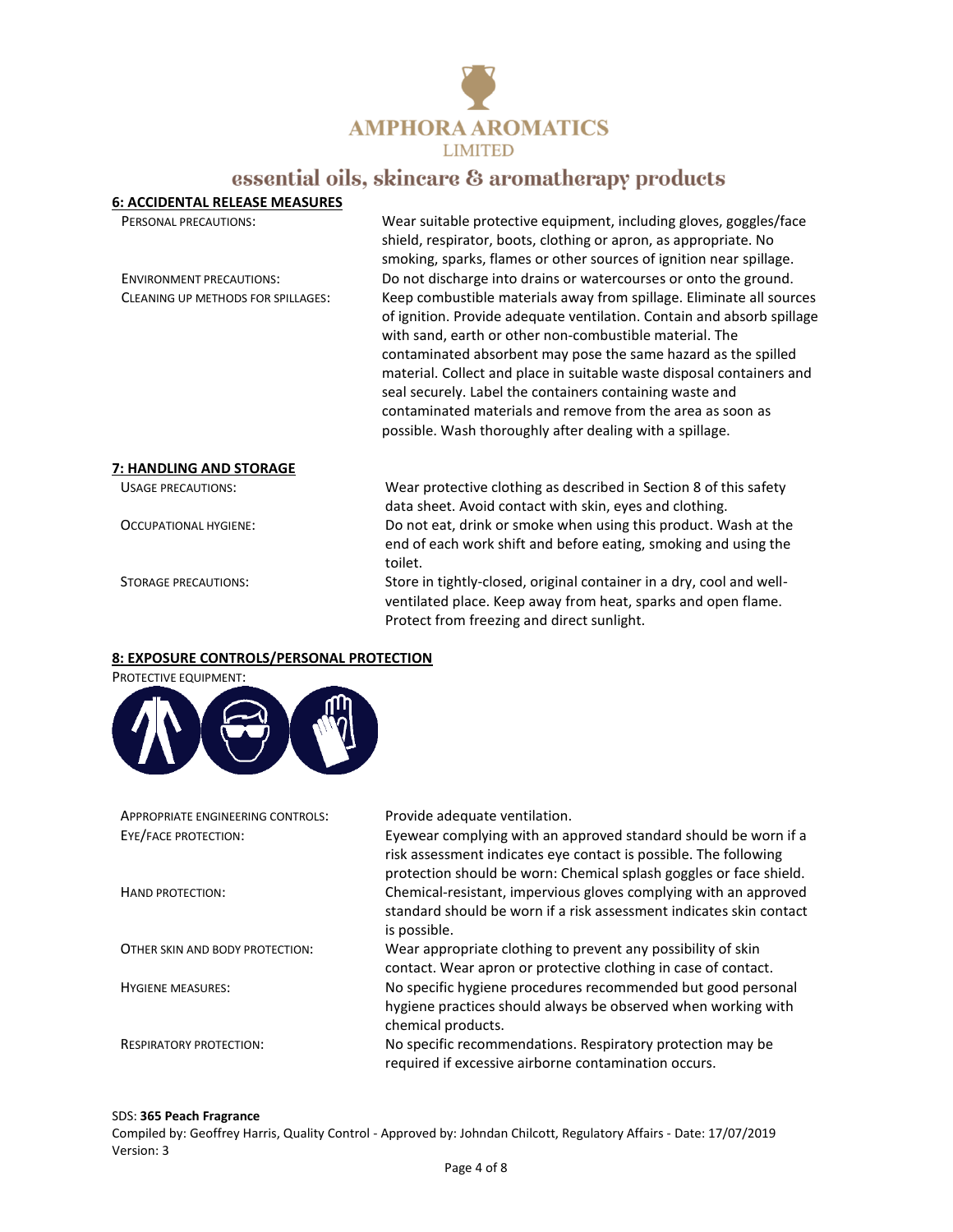

ENVIRONMENTAL EXPOSURE CONTROLS: Residues and empty containers should be taken care of as

hazardous waste according to local and national provisions.

### **9: PHYSICAL AND CHEMICAL PROPERTIES**

| APPEARANCE:              | Liguid.                |
|--------------------------|------------------------|
| COLOUR:                  | Colourless.            |
| ODOUR:                   | Characteristic.        |
| <b>FLASH POINT °C:</b>   | $>62^{\circ}$ C        |
| SPECIFIC GRAVITY @ 20°C: | $\approx$ 1.460 @ 20°C |
| REFRACTIVE INDEX @ 20°C: | $^{\sim}$ 0.993 @ 20°C |
|                          |                        |

#### **10: STABILITY AND REACTIVITY**

| STABILITY:                                 | Stable at normal ambient temperatures                          |
|--------------------------------------------|----------------------------------------------------------------|
| <b>POSSIBILITY OF HAZARDOUS REACTIONS:</b> | Will not polymerise.                                           |
| CONDITIONS TO AVOID:                       | Avoid heat, flames and other sources of ignition.              |
| MATERIALS TO AVOID:                        | Strong oxidising agents. Strong acids. Strong alkalis.         |
| <b>HAZARDOUS DECOMPOSITION PRODUCTS:</b>   | Thermal decomposition or combustion may liberate carbon oxides |
|                                            | and other toxic gases or vapours.                              |

#### **11: TOXICOLOGICAL INFORMATION**

|                                | ACUTE TOXICITY - ORAL          |                                      |
|--------------------------------|--------------------------------|--------------------------------------|
| $\sim$ $-$                     | ATE oral (mg/kg):              | 10,377.21912665                      |
| <b>ACUTE TOXICITY - DERMAL</b> |                                |                                      |
| $\sim$                         | ATE dermal (mg/kg):            | 129,625.29274005                     |
| ACUTE TOXICITY - INHALATION    |                                |                                      |
| $\sim$                         | ATE inhalation (vapours mg/l): | 476.19047619                         |
|                                |                                |                                      |
| <b>SKIN CONTACT</b>            |                                | May cause an allergic skin reaction. |

# **TOXICOLOGICAL INFORMATION ON INGREDIENTS. PHENYLETHYL ALCOHOL**

| <b>ACUTE TOXICITY - ORAL</b>                  |         |
|-----------------------------------------------|---------|
| Acute toxicity oral (LD <sub>50</sub> mg/kg): | 1,603.3 |
| Species:                                      | Rat     |
| ATE oral (mg/kg):                             | 1,603.3 |
| <b>AMYL SALICYLATE</b>                        |         |
| <b>ACUTE TOXICITY - ORAL</b>                  |         |
| Acute toxicity oral (LD <sub>50</sub> mg/kg): | 2,000.0 |
| Species:                                      | Rat     |
| ATE oral (mg/kg):                             | 2,000.0 |

SDS: **365 Peach Fragrance**

Compiled by: Geoffrey Harris, Quality Control - Approved by: Johndan Chilcott, Regulatory Affairs - Date: 17/07/2019 Version: 3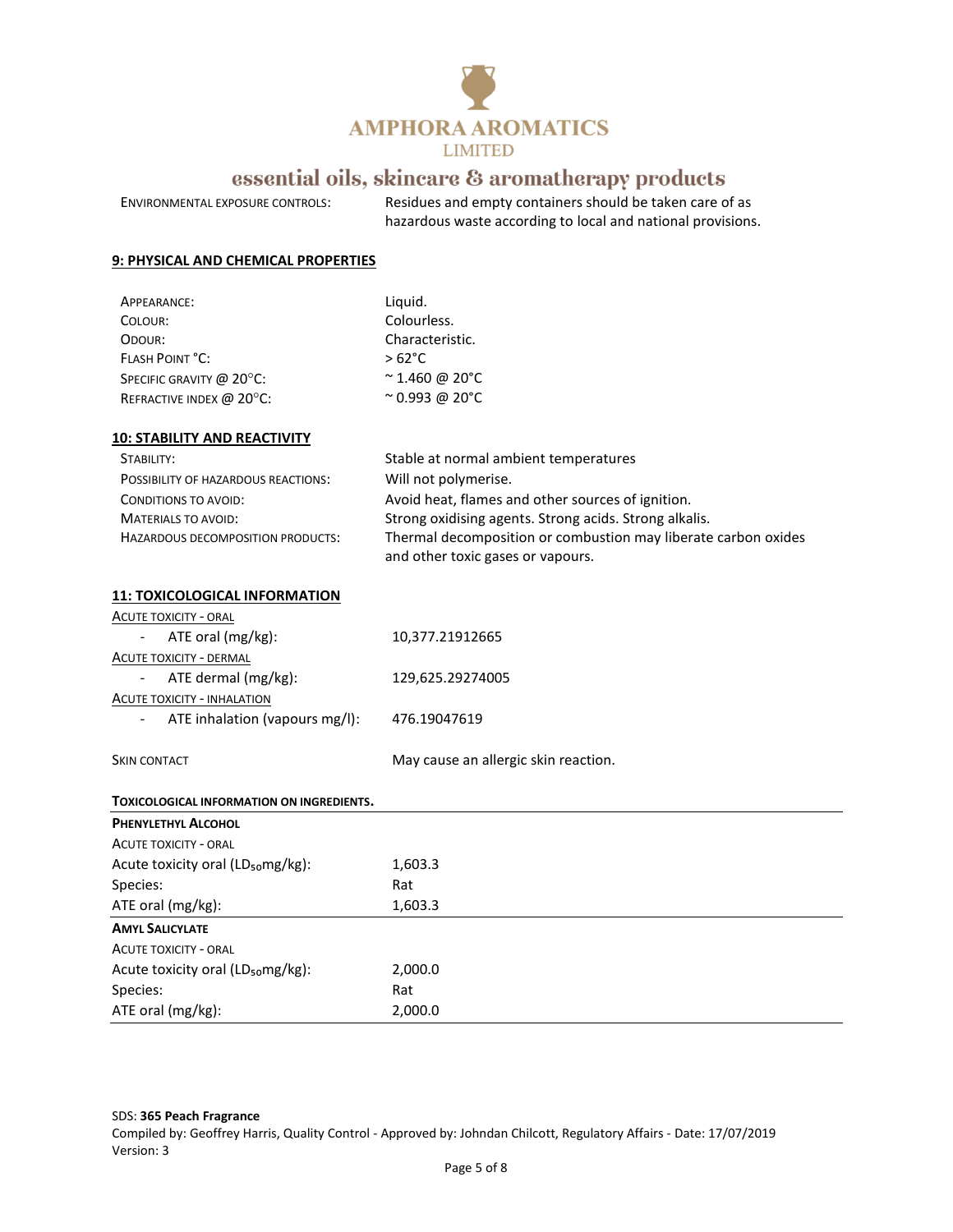

| <b>12: ECOLOGICAL INFORMATION</b>            |                                                                   |  |
|----------------------------------------------|-------------------------------------------------------------------|--|
| ECOTOXICITY:                                 | Toxic to aquatic life with long lasting effects.                  |  |
| PERSISTENCE AND DEGRADABILITY:               | The product contains substances which are not expected to be      |  |
|                                              | biodegradable.                                                    |  |
| <b>BIOACCUMULATIVE POTENTIAL:</b>            | The product does not contain any substances expected to be        |  |
|                                              | bioaccumulating.                                                  |  |
| <b>MOBILITY IN SOIL:</b>                     | The product is soluble in water.                                  |  |
| <b>RESULTS OF PBT AND VPVB ASSESSMENT:</b>   | This product does not contain any substances classified as PBT or |  |
|                                              | vPvB.                                                             |  |
| <b>ECOLOGICAL INFORMATION ON INGREDIENTS</b> |                                                                   |  |
| <b>LIMONENE</b>                              |                                                                   |  |
| <b>ACUTE AQUATIC TOXICITY</b>                |                                                                   |  |
| $LE(C)_{50}$ :                               | $0.1 < L(E)$ C50 ≤ 1                                              |  |
| M factor (Acute):                            | 1                                                                 |  |
| CHRONIC AQUATIC TOXICITY                     |                                                                   |  |
| M factor (Chronic):                          | 1                                                                 |  |
| <b>AMYL SALICYLATE</b>                       |                                                                   |  |
| ACUTE AQUATIC TOXICITY                       |                                                                   |  |
| $LE(C)_{50}$ :                               | $0.1 < L(E)$ C50 ≤ 1                                              |  |
| M factor (Acute):                            | 1                                                                 |  |
| CHRONIC AQUATIC TOXICITY                     |                                                                   |  |
| M factor (Chronic):                          | 1                                                                 |  |
|                                              |                                                                   |  |

#### **13: DISPOSAL CONSIDERATIONS**

DISPOSAL METHODS: Dispose of waste product or used containers in accordance with local regulations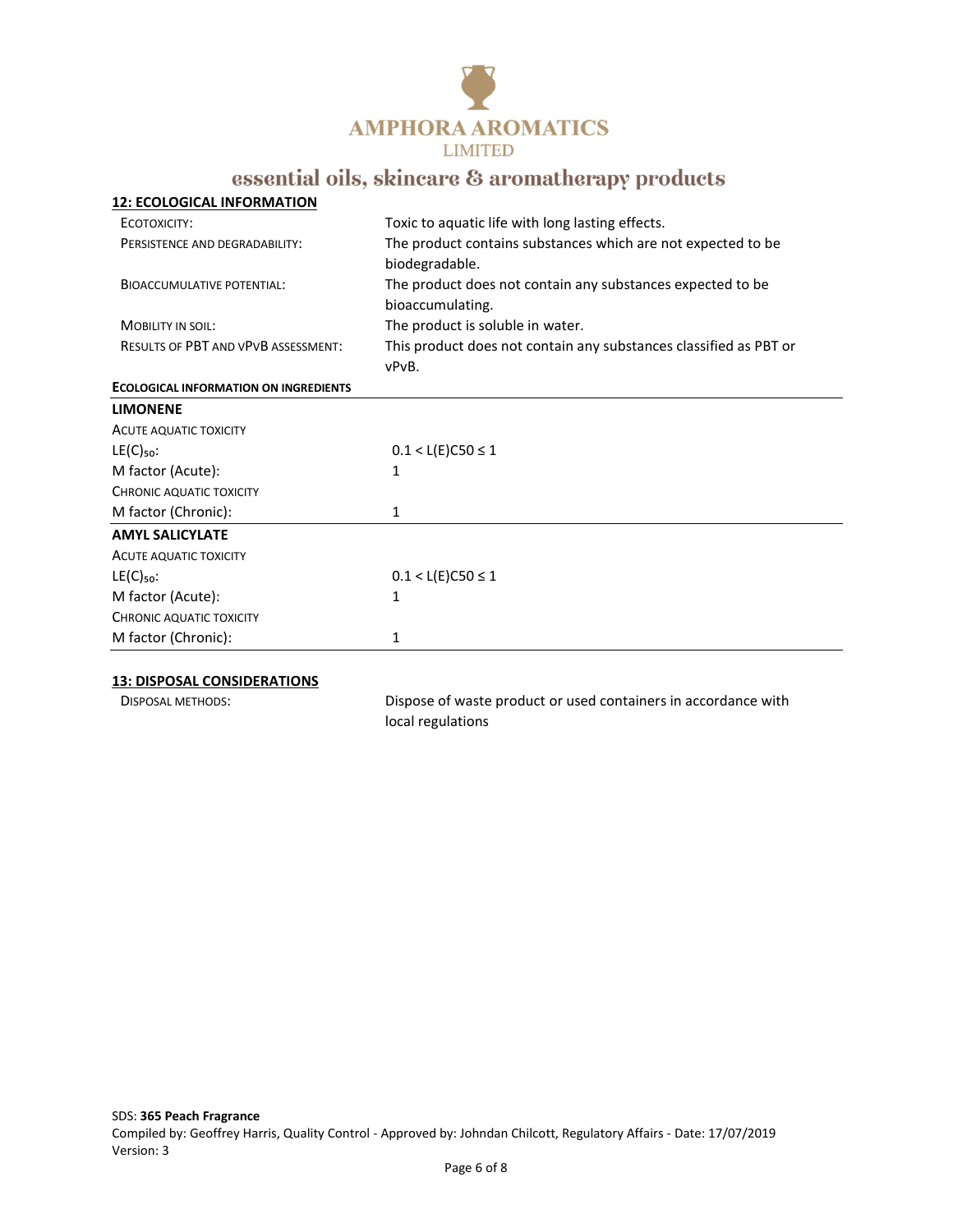

## **14: TRANSPORT INFORMATION** UN NUMBER: 3082 PROPER SHIPPING NAME: ENVIRONMENTALLY HAZARDOUS SUBSTANCE, LIQUID, N.O.S. (CONTAINS LIMONENE, AMYL SALICYLATE) TRANSPORT HAZARD CLASS(ES): 9

PACKING GROUP: III

ENVIRONMENTAL HAZARDS: Environmentally hazardous substance/marine pollutant



### **SPECIAL PRECAUTIONS FOR USER**

| <b>EMS</b>                              | $F-A, S-F$ |
|-----------------------------------------|------------|
| <b>ADR TRANSPORT CODE:</b>              | 3          |
| <b>EMERGENCY ACTION CODE:</b>           | •3Z        |
| <b>HAZARD IDENTIFICATION NUMBER:</b>    | 90         |
| <b>TUNNEL RESTRICTION CODE:</b>         | (E)        |
| TRANSPORT IN BULK ACCORDING TO ANNEX II | Not appli  |
|                                         |            |

cable.

OF MARPOL73/78 AND THE IBC CODE:

**15: REGULATORY INFORMATION** 

EU LEGISLATION: Regulation (EC) No 1272/2008 of the European Parliament and of the Council of 16 December 2008 on classification, labelling and packaging of substances and mixtures (as amended). Regulation (EC) No 1907/2006 of the European Parliament and of the Council of 18 December 2006 concerning the Registration, Evaluation, Authorisation and Restriction of Chemicals (REACH) (as amended). GUIDANCE: Workplace Exposure Limits EH40.